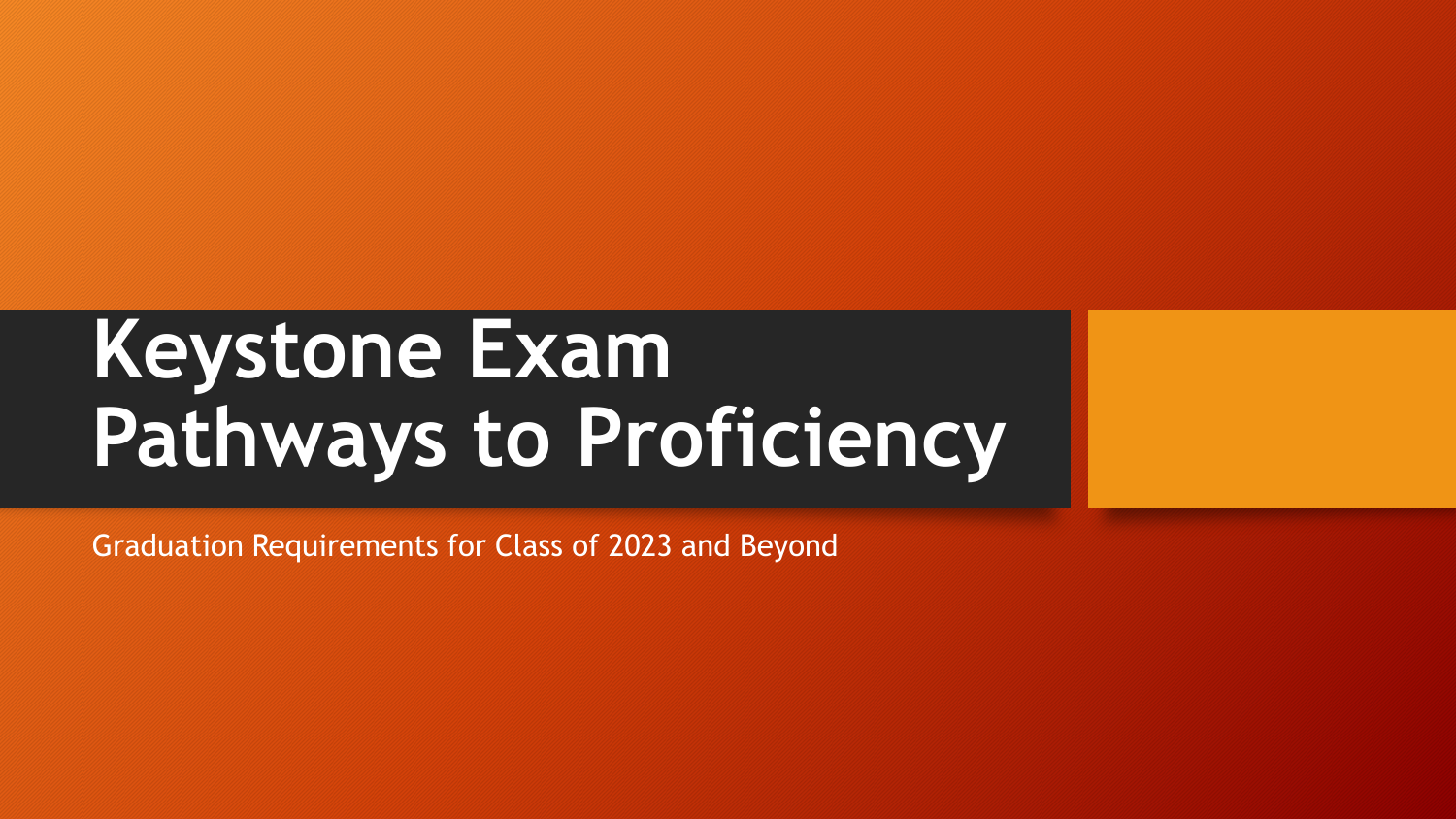# What is Act 158?

- Started as Senate Bill 1095
- Became law on October 24, 2018
- It shifts Pennsylvania's reliance on high stakes testing as a graduation requirement to other alternatives for high school students to demonstrate readiness for postsecondary success.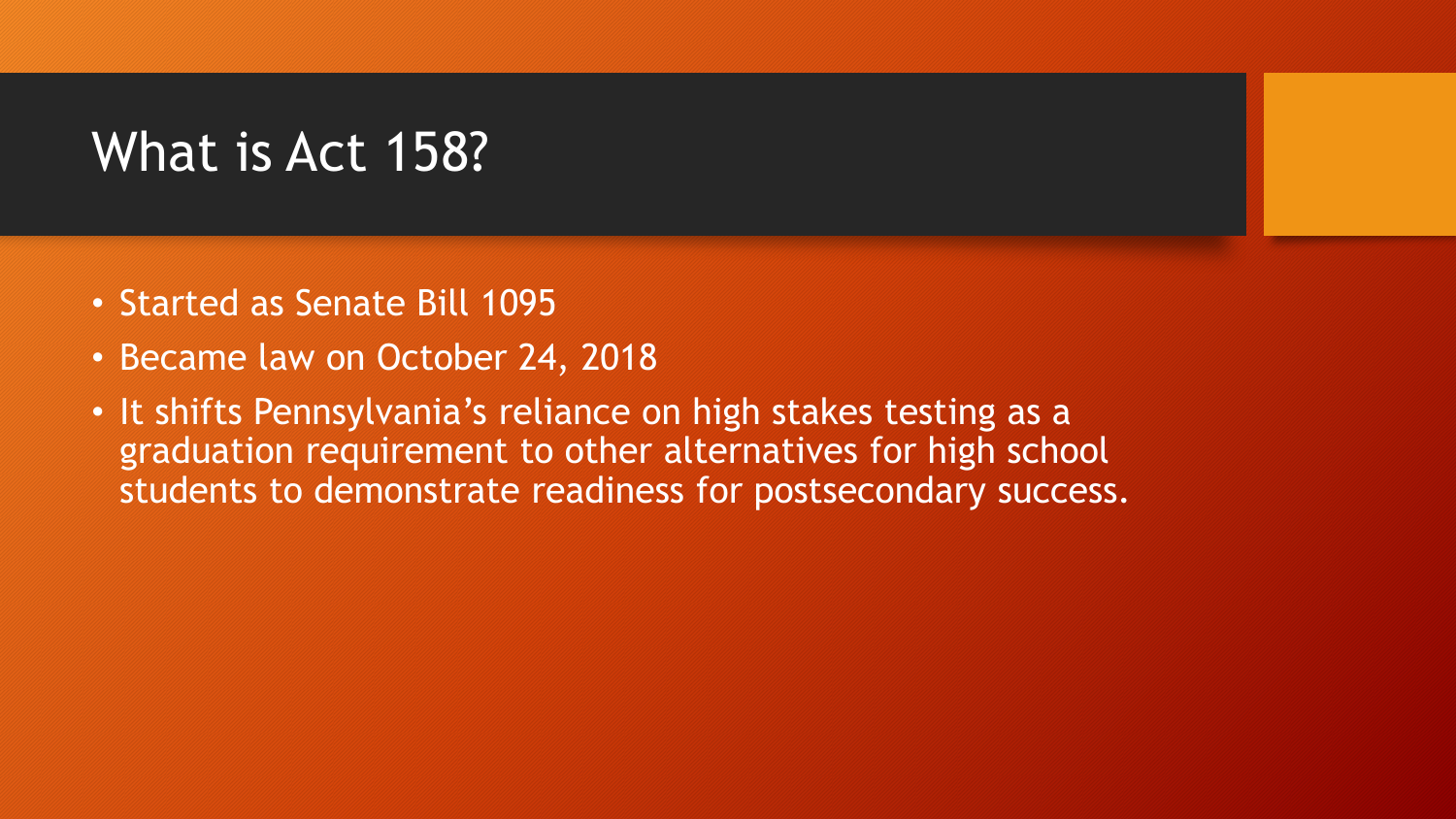

#### **Keystone Exam Pathways to Proficiency**

Graduation Requirements for Class of 2023 and Beyond

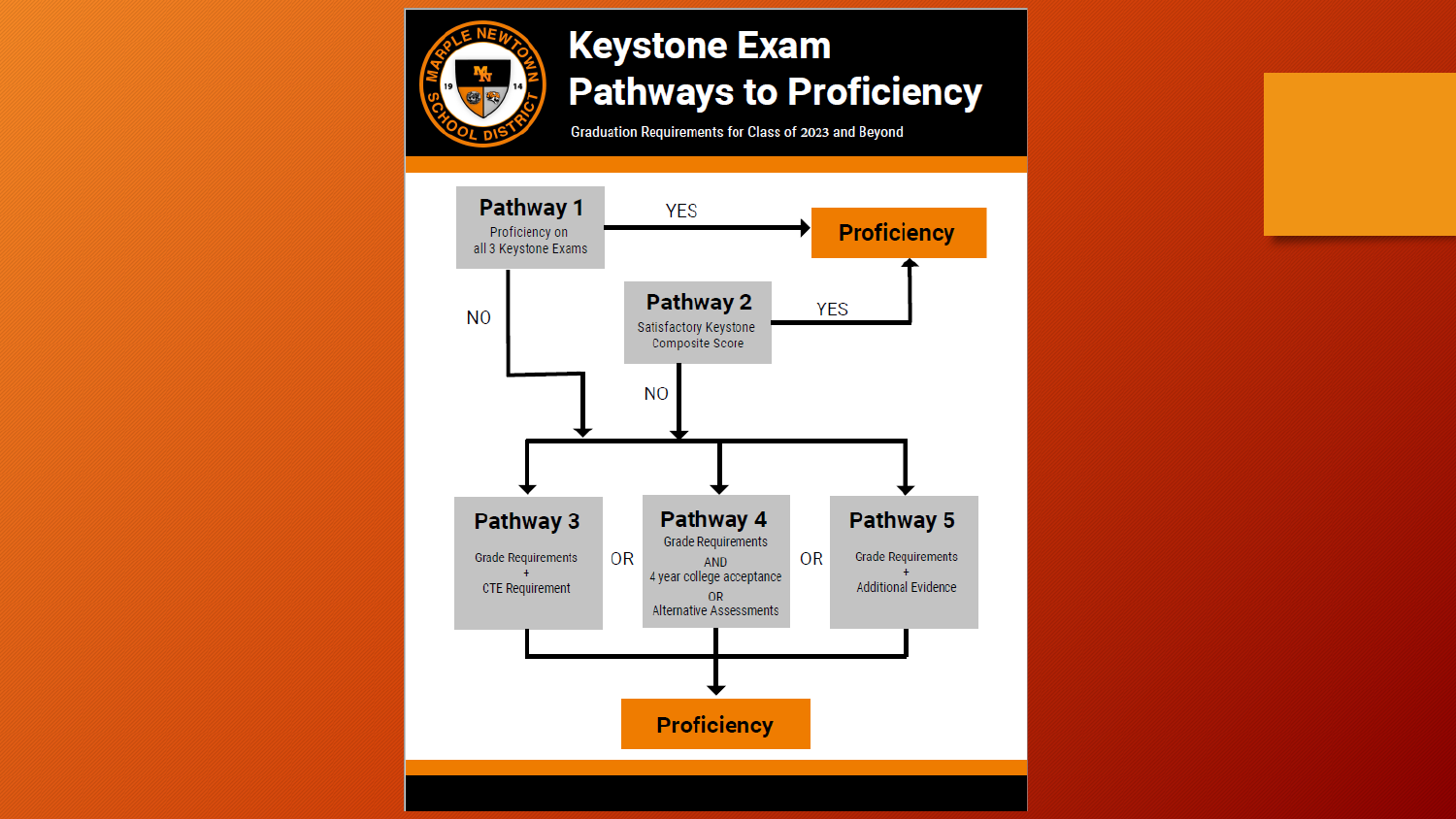### **PATHWAY 1 - Keystone Proficiency**

• Proficient or advanced on all three Keystone exams (Algebra I, Literature, and Biology). If this is achieved, the student has met the graduation requirements and will not need to move into another pathway.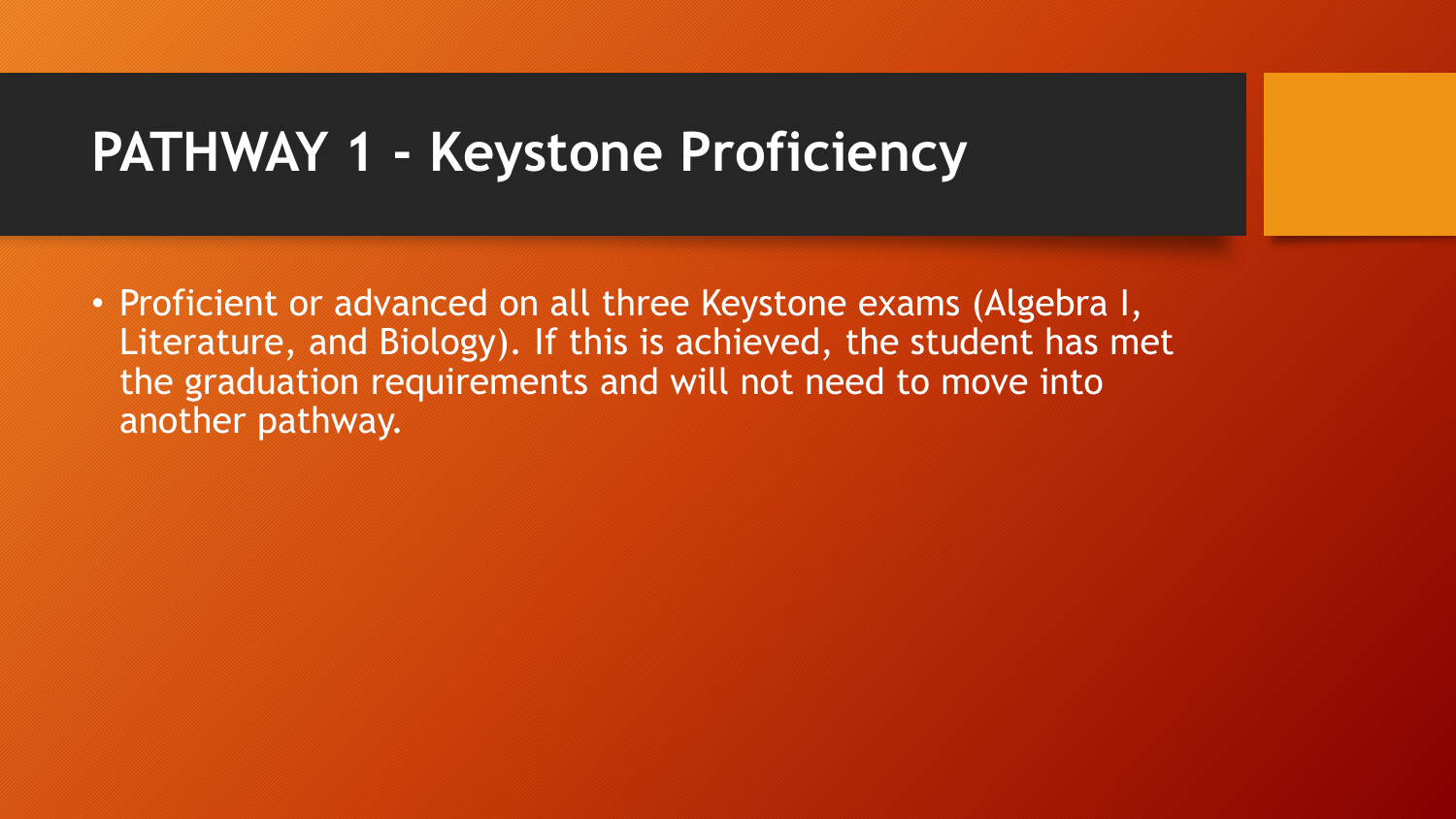#### **PATHWAY 2 - Keystone Composite**

• Proficient or advanced on at least one Keystone exam, AND score at least basic on the other two Keystone exams, AND have a composite score of 4452. If this is achieved, the student has met the graduation requirements and will not need to move into another pathway.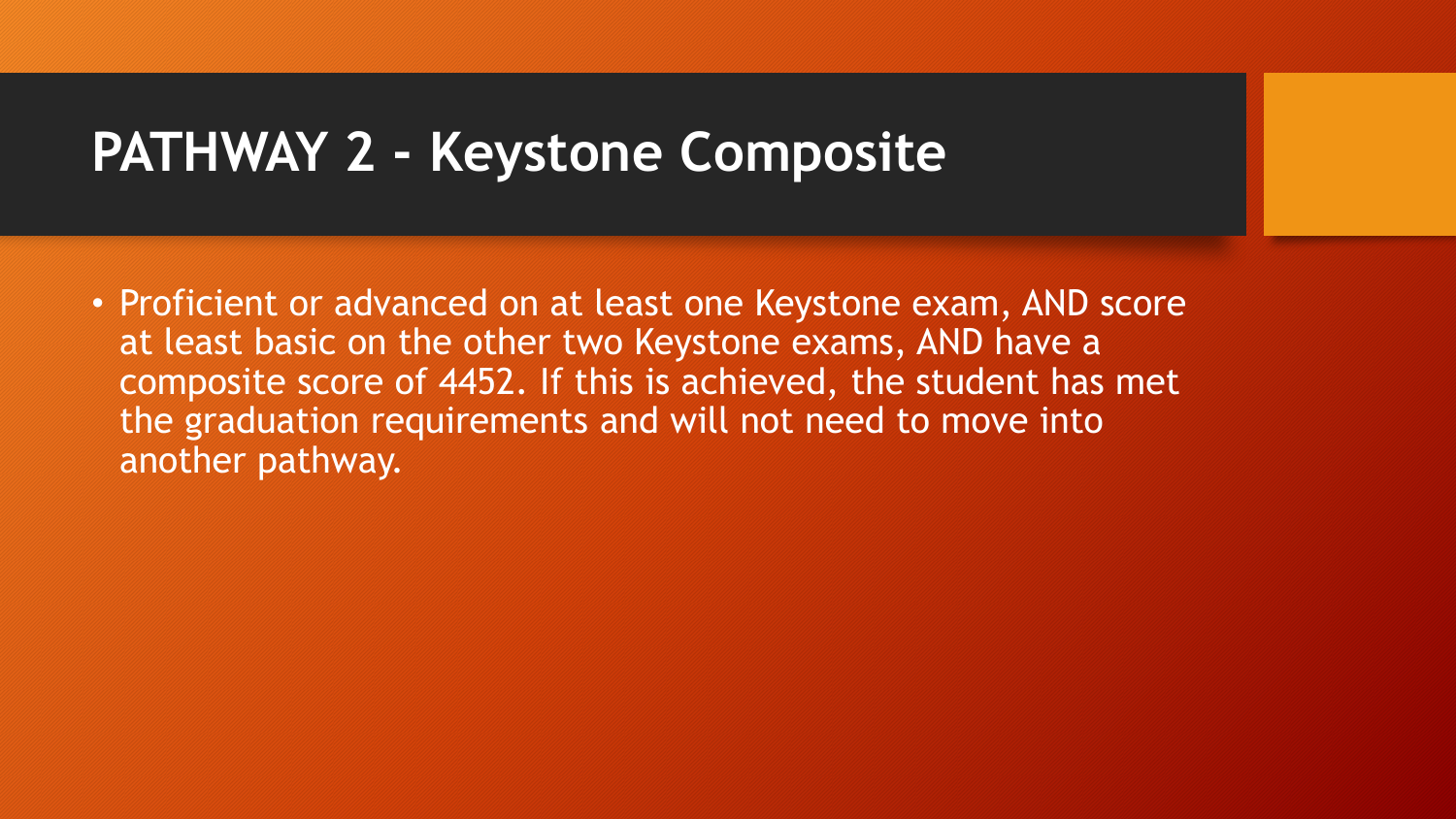#### **PATHWAY 3 - Career & Technical Education**

- Successfully passed the Keystone subject specific courses of Algebra I, 10th grade Literature, and Biology AND either attains an industry-based competency certification related to the CTE Concentrator's program of study OR demonstrates a high likelihood of success on an approved industry-based competency assessment or readiness for continued meaningful engagement in the CTE Concentrator's program of study.
- **\*These certifications may be attained through the DCTS programs.**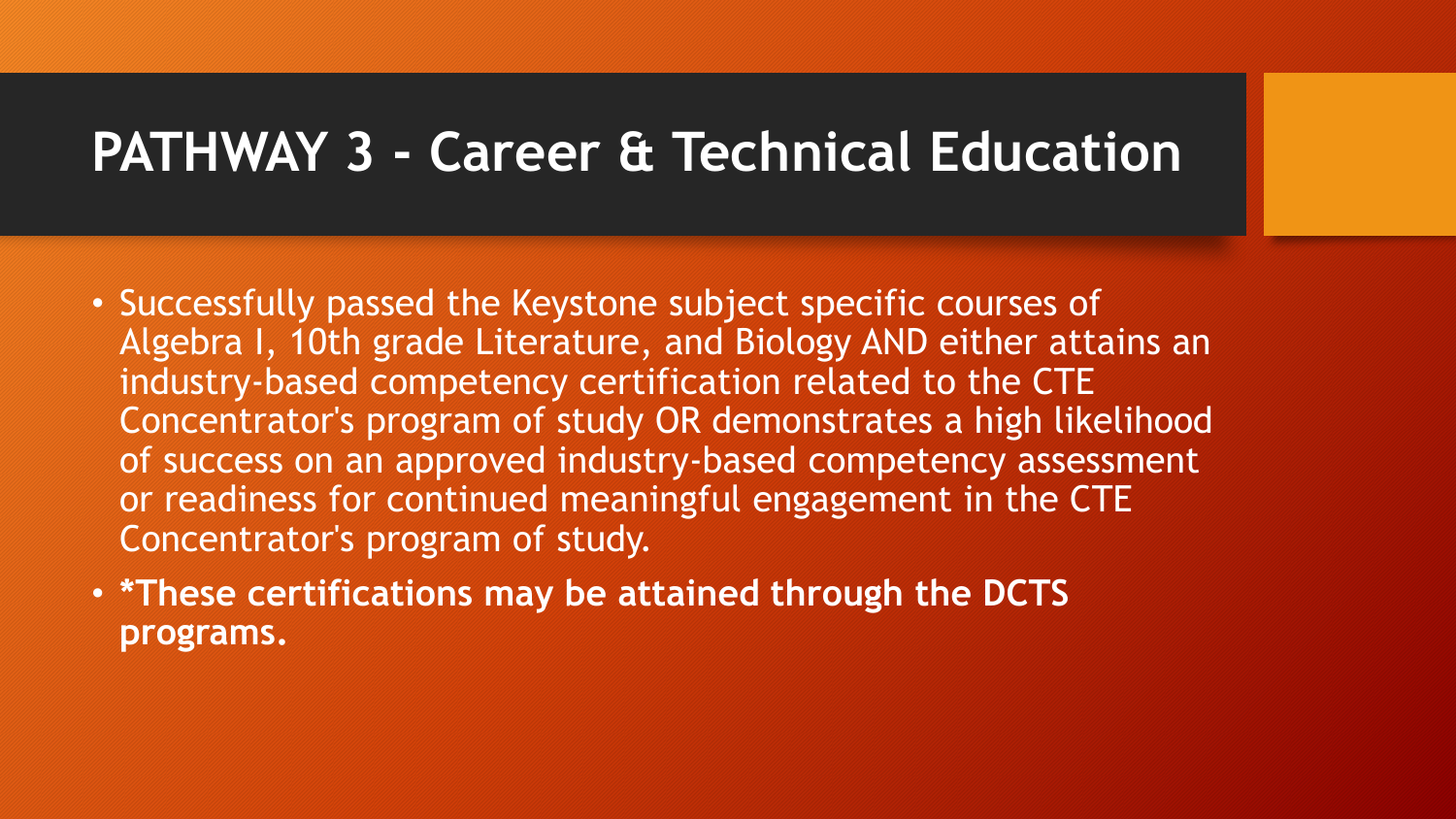#### **PATHWAY 4 - Alternative Assessment**

Successfully passed the Keystone subject specific courses of Algebra I, 10th grade Literature, and Biology AND **one** of the following:

- Attain an established score on an approved alternate assessment for each subject where the student did not earn proficiency (AP(3), IB (4)
- Attainment of an established score on an approved alternate assessment PSAT(970), SAT(1010), ACT(21)), ASVAB
- Successfully complete a concurrent enrollment course in an academic content area associated with each Keystone Exam in which the student did not achieve at least proficiency
- Complete a pre-apprenticeship program or specific career training
- Be accepted into a 4-year nonprofit institution of higher education and have evidence of the ability to enroll in college-level coursework.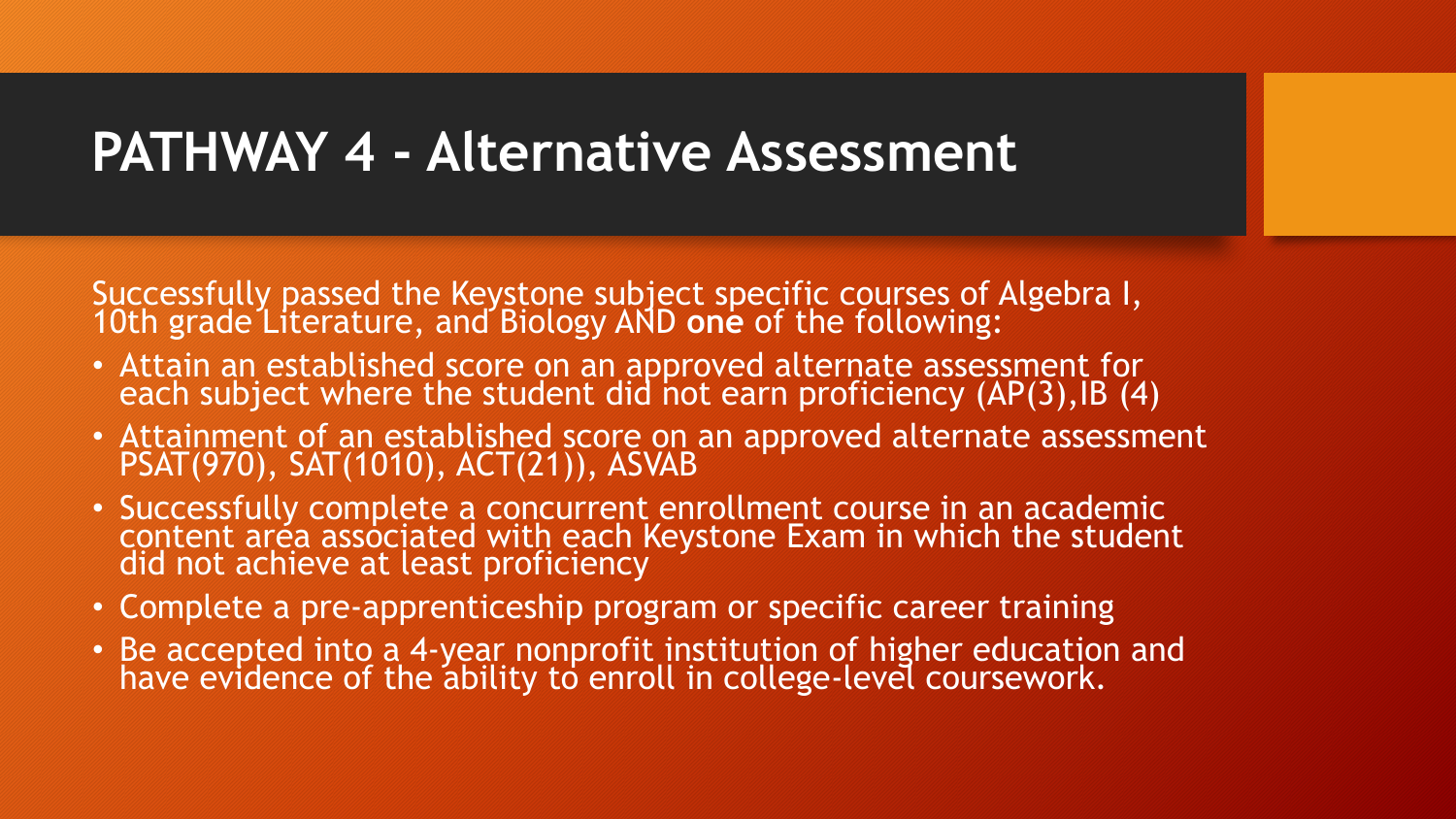# **PATHWAY 5 - Evidence Based**

- Successfully passed the Keystone subject specific courses of Algebra I, 10th grade Literature, and Biology AND provides three pieces of evidence. One piece of evidence from Tier One and two pieces of evidence from Tier Two.
- **Tier One- One from below**
- State established score on an SAT subject-specific test (630) or AP Exam (3)
- Acceptance into an institution of higher education other than a 4 year institution
- Industry-recognized credential
- Passing grade in a concurrent enrollment course
- **Tier Two- Two from below**
- Any additional item from Tier One
- Service-learning project
- A proficient or advanced score on a Keystone Exam
- A letter guaranteeing full-time employment
- Completion of an internship
- Completion of NCAA core courses for college-bound athletes with at least a 2.0 GPA